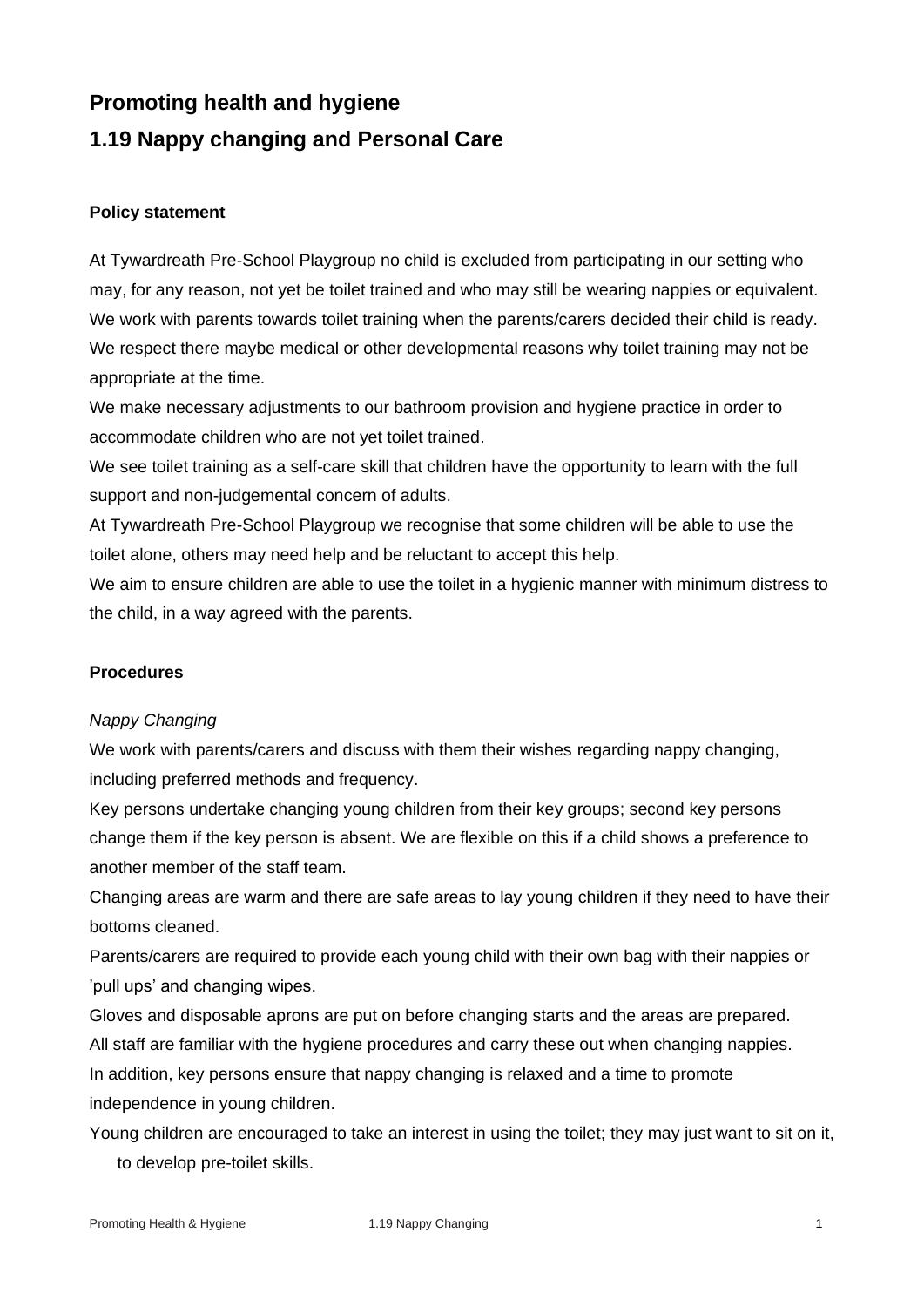We provide a potty and child toilet seat for children who wish to use these and ensure they are cleaned in between use.

Are be encouraged to wash their hands and have soap and disposable paper towels to hand. Each child also has their own individual towel on their peg. They should be allowed time for some play as they explore the water and the soap.

Key persons are gentle when changing; they avoid pulling faces and making negative comment about 'nappy contents'.

Key persons do not make inappropriate comments about young children's genitals when changing their nappies.

Older children access the toilet when they have the need to and are encouraged to be independent.

Nappies and 'pull ups' are disposed of hygienically. Any soil (faeces) in nappies or pull ups is flushed down the toilet and the nappy or pull up is bagged and put in the bin. Cloth nappies, trainer pants and ordinary pants that have been wet or soiled are rinsed and bagged for the parent to take home.

#### *Toileting*

We work with parents/carers and discuss with them their wishes regarding toileting, including preferred methods and frequency.

Key persons oversee toileting children from their key groups; second key persons change them if the key person is absent. We are flexible on this if a child shows a preference to another member of the staff team.

We have safe areas to lay young children if they need to have their bottoms cleaned.

Parents/carers are required to provide each young child with a spare change of clothes, should the child require dry garments.

Gloves are put on before assisting any child requesting help with wiping.

All staff are familiar with the hygiene procedures and carry these out when assisting with toileting. In addition, key persons ensure that toileting is relaxed and a time to promote independence in young children.

The children are encouraged to pull down their trousers; pants etc themselves. They are encouraged to wipe themselves and pull up their clothing. They are then asked to flush the toilet and wash their hands.

Young children are encouraged to take an interest in using the toilet; they may just want to sit on it.

We provide a potty and child toilet seat for children who wish to use these and ensure they are cleaned in between use.

Children are be encouraged to wash their hands and have soap and disposable paper towels to hand. They should be allowed time for some play as they explore the water and the soap.